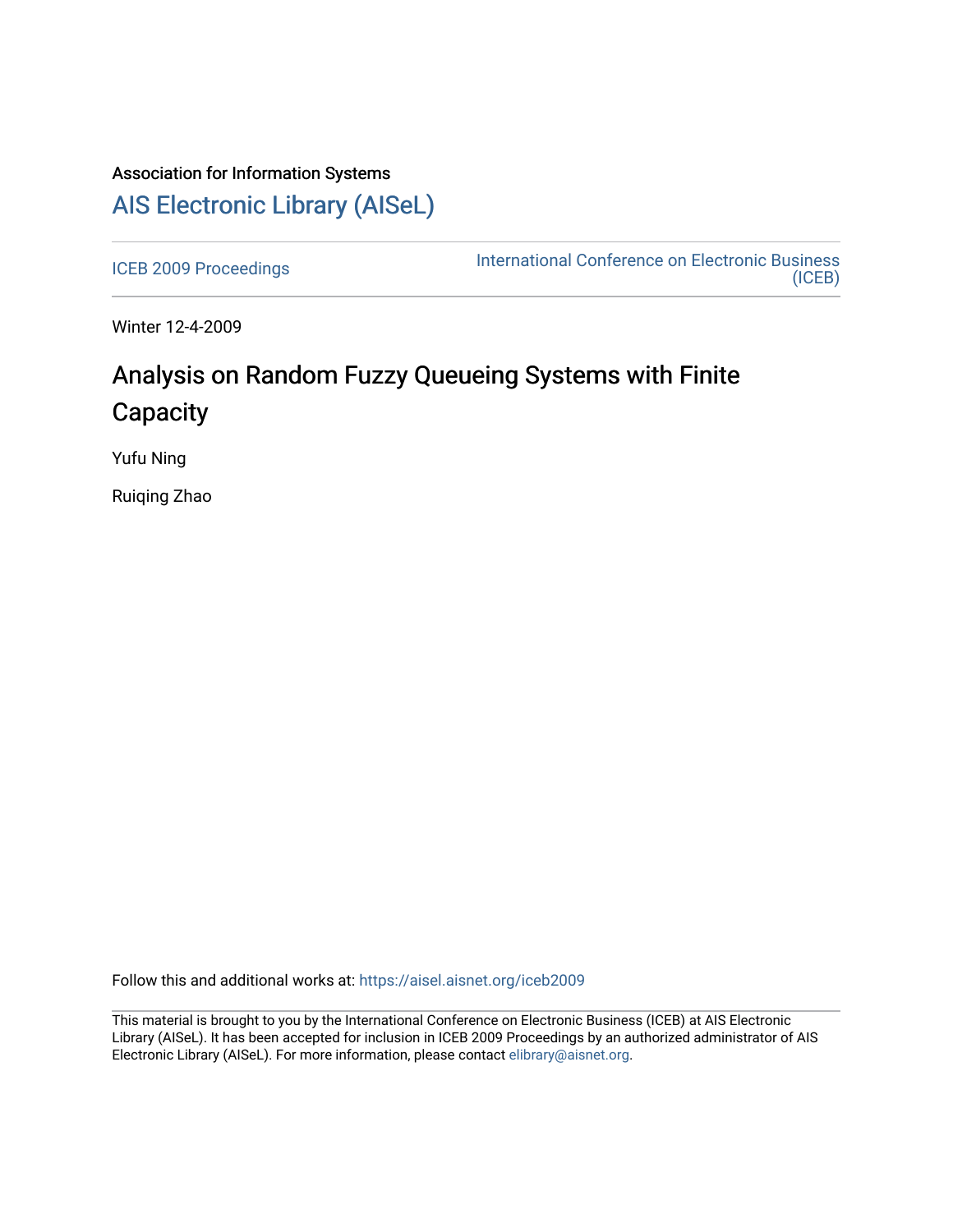# Analysis on Random Fuzzy Queueing Systems with Finite Capacity

Yufu Ning<sup>1</sup>, Ruiqing Zhao<sup>2</sup><sup>\*</sup>,

<sup>1</sup> Department of Computer Science and Technology, Dezhou University, Dezhou 253023, China <sup>2</sup> Institute of Systems Engineering, Tianjin University, Tianjin 300072, China

## Abstract

This paper discusses random fuzzy queueing systems with finite capacity, where the interarrival times and service times are characterized as random fuzzy variables. Fuzzy simulation techniques are designed to estimate the membership degree, the expected value of system length, and the credibility measure that the system length does not exceed a predetermined level. Furthermore, the rough figures of the membership function and credibility distribution function of the system length can be obtained. Finally, an example is given to illustrate the effectiveness of the presented techniques.

*Keywords:* Queueing systems; Fuzzy variable; Random fuzzy variable; Fuzzy simulation; Credibility distribution

## 1 Introduction

The finite-capacity queueing systems have been widely studied by many researchers such as Gouweleeuw and Tijms [4], Bretthauer and Cote [1], Wagner [16], and Gross and Harris [5]. In the traditional queueing theory, the interarrival times and service times are characterized as random variables. It means that statistical data are needed to determine the distribution functions of interarrival times and service times. However, in many practical queueing systems, it is difficult or impossible to obtain the statistical data needed. In fact, in modelling queueing systems, one would describe the interarrival times and service times by linguistic terms such as very fast, fast, moderate or slow rather than by random variables. Thus, fuzzy queueing systems are much more realistic than the traditional queueing systems [2].

To handle fuzzy phenomena, Zadeh [17] initiated the concept of fuzzy set via membership function. In order to measure a fuzzy event, Zadeh [18] proposed the concepts of possibility measure and possibility space, which have been well developed by many researchers such as Nahmias [14], Dubois and Prade [3], Klir [7], Liu [8–11], and Liu and Liu [12]. Nowadays, the issue of applying the possibility theory to queueing systems with finite capacity has attracted a lot of researchers such as Li and Lee [13], Negi and Lee [15], Kao *et al* [6], and Chen [2].

More precisely, Li and Lee [13] proposed a general approach for analyzing fuzzy queueing systems. However, as commented by Negi and Lee [15], this approach is very complicated and generally unsuitable for computational purposes. Negi and Lee [15] proposed an approach by using the  $\alpha$ -level sets and two-variable simulation to analyze fuzzy queueing systems. Kao *et al* [6] adopted parametric programming to construct the membership functions of the performance measures for fuzzy queueing systems, and this approach was successfully applied to four simple fuzzy queueing systems with one or two fuzzy variables. Chen [2] developed a method that could construct the membership functions of the performance measures in finite-capacity queueing systems with fuzzified exponential arrival rate and service rate.

However, the possibility measure is not self-dual while a self-dual measure is very necessary in both theory and practical applications. This property of possibility measure will result in the phenomenon that an event may not occur even if its possibility is 1. This is the greatest shortcoming for possibility measure since it is very hard for a decision maker to make decision based on possibility measure. In order to overcome the drawback of possibility measure, Liu and Liu [12] proposed the concept of credibility measure of a fuzzy event, and introduced the concept of expected value of fuzzy variable based on the credibility measure. Liu [8] presented the concept of credibility distribution of a fuzzy variable. Furthermore, to handle the phenomena combined with randomness and fuzziness, Liu [8, 9] introduced the concept of random fuzzy variables. This paper discusses random fuzzy queueing systems with finite capacity, where the arrival rate and service rate are fuzzy variables with arbitrary membership functions, then presents fuzzy simulation techniques to analyze the queueing system performance.

The rest of this paper is organized as follows. Some concepts and results on fuzzy variables and random fuzzy variables are introduced in Section 2. The queueing systems with finite capacity containing random fuzzy variables are discussed in Section 3. The fuzzy simulation techniques are designed to analyze the queueing system performance in Section 4. Finally, an example is given to illustrate the effectiveness of the presented techniques.

<sup>∗</sup>Correspondence Author: zhao@tju.edu.cn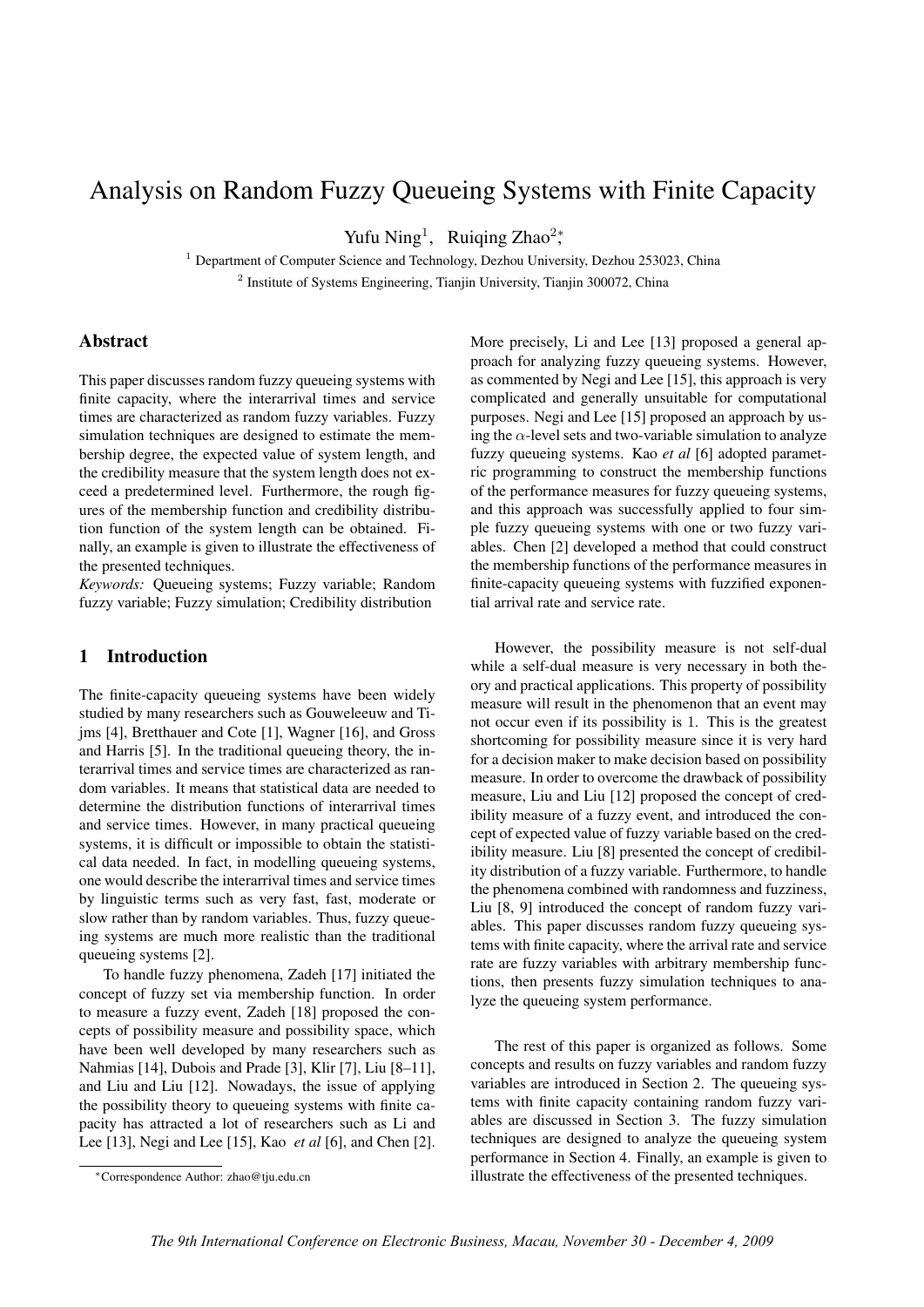# 2 Fuzzy variables and random fuzzy variables

In this section, we review some basic concepts and results on fuzzy variables and random fuzzy variables, which are used throughout the paper.

**Definition 1** (Zadeh [18]) *Let*  $\Theta$  *be a nonempty set,*  $\mathcal{P}(\Theta)$ *the power set of* Θ*, and* Pos *a function from* P(Θ) *to the set of real numbers. Then* Pos *is called a possibility measure if it satisfies the following three axioms:*

 $I) \text{Pos} \{\Theta\} = 1;$ 

2)  $\text{Pos}\{\emptyset\} = 0;$ 

3)  $\text{Pos}\{\bigcup_i A_i\} = \text{sup}_i \text{Pos}\{A_i\}$ , *for any set*  $A_i$  *in*  $\mathcal{P}(\Theta)$ . *Furthermore, the triplet*  $(\Theta, \mathcal{P}(\Theta), \text{Pos})$  *is called a possibility space.*

Definition 2 (Nahmias [14]) *A fuzzy variable is defined as a function from the possibility space* (Θ,P(Θ),Pos) *to the set of real numbers.*

Definition 3 *Let* ξ *be a fuzzy variable on the possibility space* (Θ,P(Θ),Pos)*. Then its membership function is derived from the possibility measure by*

$$
\mu(x) = \text{Pos}\left\{\theta \in \Theta \mid \xi(\theta) = x\right\}, \quad x \in \Re.
$$

**Example 1** Let  $\xi = (a, b, c)$  be a triangular fuzzy vari*able with* a < b < c*. Then its membership function is*

$$
\mu(x) = \begin{cases} \frac{x-a}{b-a}, & \text{if } a \leq x \leq b \\ \frac{x-c}{b-c}, & \text{if } b < x \leq c \\ 0, & \text{otherwise.} \end{cases}
$$

Definition 4 (Zadeh [19]) *Let* (Θ,P(Θ),Pos) *be a possibility space, and* A *a set in* P(Θ)*. Then the necessity measure of* A *is defined by*

$$
Nec{A} = 1 - Pos{Ac},
$$

where  $A^c$  is the complementary set of  $A$ .

Remark 1 (Liu and Liu [12]) *It is obvious that neither the possibility measure nor the necessity measure is selfdual, i.e., the possibility (necessity) of a fuzzy event plus the possibility (necessity) of its opposite event is not equal to* 1*.*

Based on possibility measure and necessity measure, Liu and Liu [12] proposed the concept of credibility measure.

**Definition 5** (Liu and Liu [12]) *Let*  $(\Theta, \mathcal{P}(\Theta), \text{Pos})$  *be a possibility space, and* A *a set in* P(Θ)*. Then the credibility measure of* A *is defined by*

$$
\operatorname{Cr}\{A\} = \frac{1}{2}(\operatorname{Pos}\{A\} + \operatorname{Nec}\{A\}).
$$

Remark 2 (Liu and Liu [12]) *The credibility measure is self-dual, i.e.,*

$$
\operatorname{Cr}\{A\} + \operatorname{Cr}\{A^c\} = 1.
$$

**Example 2** Let  $\xi = (1, 2, 3)$  be a triangular fuzzy vari*able. It is easy to obtain that*  $\text{Pos}\{\xi \leq 2\} = 1$ ,  $\text{Nec}\{\xi \leq 1\}$  $2$ } = 0*, and* Cr{ $\xi \le 2$ } = 0.5*, while* Pos{ $\xi > 2$ } = 1*,*  $Nec{\xi > 2} = 0$ *, and*  $Cr{\xi > 2} = 0.5$ *.* 

**Proposition 1** (Liu [10]) *Suppose that*  $(\Theta_i, \mathcal{P}(\Theta_i), \text{Pos}_i)$ *are possibility spaces,*  $i = 1, 2, \dots, n$ *. Let*  $\Theta = \Theta_1 \times$  $\Theta_2 \times \cdots \times \Theta_n$  *and*  $\text{Pos}_1 \wedge \text{Pos}_2 \wedge \cdots \wedge \text{Pos}_n$ . *Then the set function* Pos *is a possibility measure, and* (Θ,P(Θ),Pos) *is a possibility space. Furthermore,* (Θ,P(Θ),Pos) *is called the product possibility space.*

Definition 6 (Liu and Liu [12]) *Let* ξ *be a fuzzy variable on the possibility space* (Θ,P(Θ),Pos)*. Then the expected value* E[ξ] *is defined as*

$$
E[\xi] = \int_0^{+\infty} \text{Cr}\{\xi \ge r\} \, \text{dr} - \int_{-\infty}^0 \text{Cr}\{\xi \le r\} \, \text{dr} \quad (1)
$$

*provided that at least one of the two integrals is finite. Especially, if* ξ *is a nonnegative fuzzy variable, then*

$$
E[\xi] = \int_0^{+\infty} \mathrm{Cr}\{\xi \ge r\} \mathrm{d}r. \tag{2}
$$

Example 3 (Liu and Liu [12]) *The triangular fuzzy variable*  $\xi = (a, b, c)$  *has an expected value* 

$$
E[\xi] = \frac{1}{4}(a + 2b + c).
$$

Definition 7 (Liu [8]) *The credibility distribution* Φ*:*  $\mathcal{R} \rightarrow [0,1]$  *of a fuzzy variable*  $\xi$  *is defined by* 

$$
\Phi(x) = \text{Cr} \left\{ \theta \in \Theta \mid \xi(\theta) \leq x \right\}.
$$

*That is,*  $\Phi(x)$  *is the credibility that the fuzzy variable*  $\xi$ *takes a value less than or equal to* x*.*

Definition 8 (Liu [8]) *A random fuzzy variable is defined as a function from the possibility space*  $(\Theta, \mathcal{P}(\Theta), \text{Pos})$  *to the set* F *of random variables.*

Example 4 *In a queueing system, let* ξ *be the interarrival time of customer arrivals. Usually, the probability distribution of* ξ *is assumed to be known completely except for the values of one or more parameters. For example, the interarrival time* ξ *might be known as an exponentially distributed random variable with an unknown mean* λ*, whose probability density function is*

$$
\phi(x) = \begin{cases} \lambda e^{-\lambda x}, & \text{if } 0 \le x < +\infty \\ 0, & \text{otherwise.} \end{cases}
$$

*If* λ *is characterized as a fuzzy variable defined on the possibility space* (Θ,P(Θ),Pos)*, then* ξ *is just a random fuzzy variable denoted by*

$$
\xi(\lambda(\theta)) \sim \mathcal{EXP}(\lambda(\theta)).
$$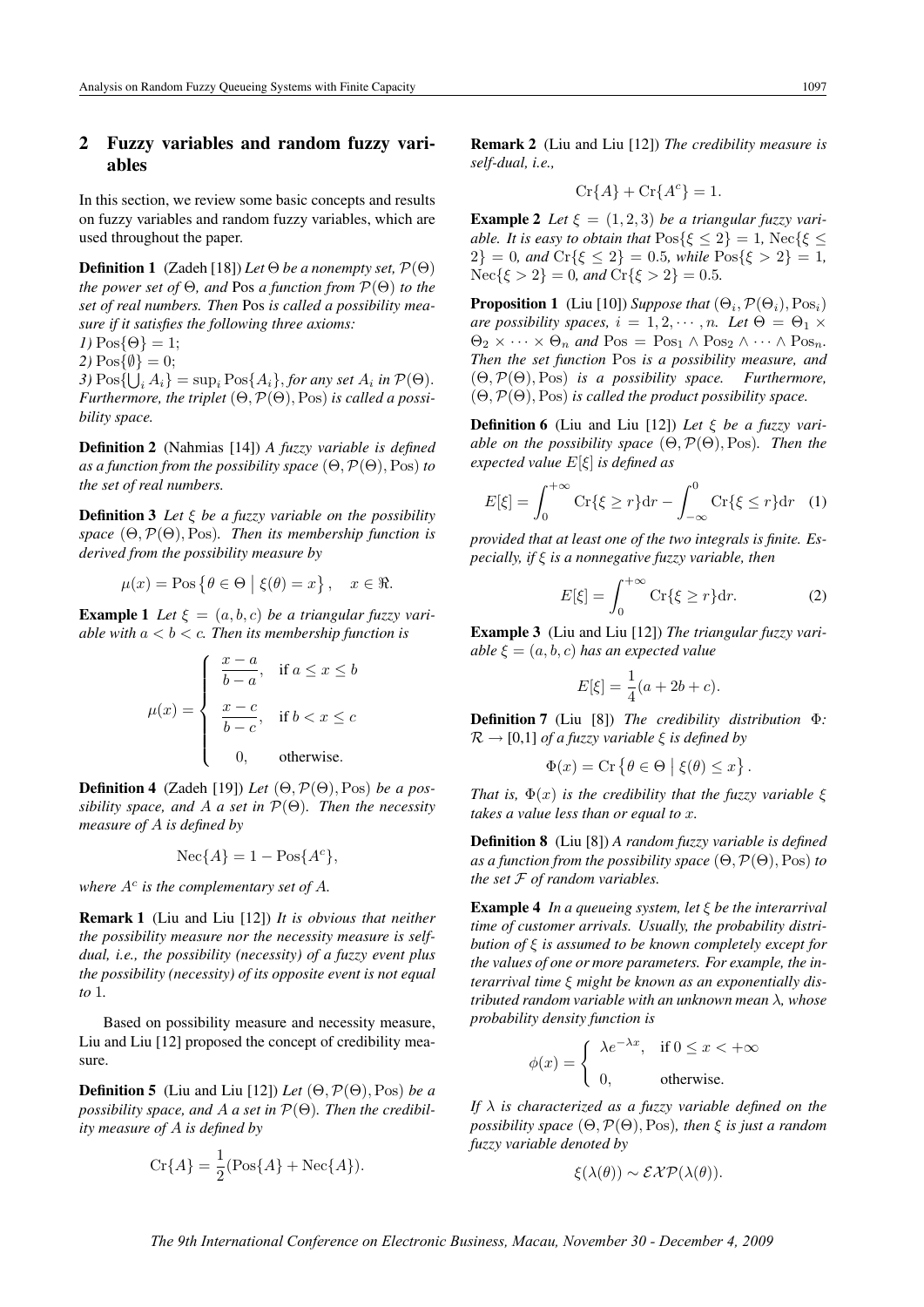## 3 Random fuzzy queueing systems with finite capacity

Consider a stochastic queueing system with finite capacity  $M/M/1/FCF S/K/\infty$ , in which there is one server. Customers arrive at the single server as a Poisson process with an arrival rate  $\lambda$ , and all service times are independent and identically distributed exponential random variables with service rate  $v$ . The queue discipline is first come, first served  $(FCFS)$ . There is a limit K placed on the number allowed in the system at any time, and the size of source population is infinite.

In statistics, the values of  $\lambda$  and v are estimated by the interval estimate or point estimate method. However, in many practical queueing systems, the data needed in these methods can not be obtained. Therefore, it is very difficult or impossible to obtain the exact values of  $\lambda$  and v. In such a case, it is reasonable that  $\lambda$  and v are characterized as fuzzy variables according to experts' experiences. By Definition 8, the interarrival times and service times are all random fuzzy variables. Such queueing systems are called *random fuzzy queueing systems with finite capacity*, which is denoted by  $RF/RF/1/FCFS/K/\infty$ , where RF denotes that interarrival times and service times are random fuzzy variables. The following example explains the concept of random fuzzy queueing systems with finite capacity.

Example 5 *There is a new petrol station with a single pump and finite space for no more than* 10 *cars* (9 *waiting,* 1 *being served ), i.e.,*  $K = 10$ *. Cars arrive at the petrol station according to a Poisson process, and service time has an exponential distribution. Due to lack of historical data on arrivals and service time, the arrival rate* λ *and service rate* v *can not be determined exactly. In such a case, by some relevant experts' experiences,* λ *and* v *are characterized as the fuzzy variables with the*  $\mathcal{L}$  *membership functions*  $\mu_1(x) = \left[1 - (x-1)^2\right] \vee 0$  and  $\mu_2(x) = e^{-(x-2)^2}$ , respectively. Then the queueing sys*tem is just a random fuzzy queueing system with finite capacity.*

Remark 4 *If* λ *and* v *degenerate to crisp numbers, then the random fuzzy queueing system*  $RF/RF/1/FCFS/K/\infty$  is just the traditional queue*ing system*  $M/M/1/FCFS/K/\infty$ *.* 

Remark 5 *If we ignore the fuzziness of the arrival rate and service rate when they can not be obtained exactly, it is reasonable for us to employ their expected values to*

*denote them. Such a case is very similar to the case of using a deterministic value instead of a random variable in stochastic environments. Therefore, it is much more realistic that the arrival rate and service rate are characterized as fuzzy variables when they can not be obtained exactly.*

# 4 Analysis on random fuzzy queueing systems with finite capacity

There are many indices to measure the queueing system performance, such as system length, queue length, waiting time, etc. Without loss of generality, we take system length as the performance measure of queueing systems. In stochastic environments, the expected value of system length of the queueing system  $M/M/1/FCF S/K/\infty$  is

$$
L(\lambda, v) = \frac{\lambda \left[ K \lambda^{K+1} - v(K+1)\lambda^K + v^{K+1} \right]}{(\lambda - v)(\lambda^{K+1} - v^{K+1})}, \quad (3)
$$

where  $\lambda < v$  (see [5]).

In the random fuzzy queueing system  $RF/RF/1/FCFS/K/\infty$ ,  $\lambda$  and v are characterized as fuzzy variables on the possibility spaces  $(\Theta_1, \mathcal{P}(\Theta_1), \text{Pos}_1)$  and  $(\Theta_2, \mathcal{P}(\Theta_2), \text{Pos}_2)$ , respectively. Therefore,  $L(\lambda, v)$  is a fuzzy variable defined on the product possibility space  $(\Theta, \mathcal{P}(\Theta), \text{Pos})$ , where  $\Theta = \Theta_1 \times \Theta_2$  and  $\text{Pos}_1 = \text{Pos}_1 \wedge \text{Pos}_2$ . Apparently,  $L(\lambda, v)$  is a nonnegative fuzzy variable. By Definition 6, the expected value of  $L(\lambda, v)$  can be written as

$$
E[L(\lambda, v)] = \int_0^{+\infty} \operatorname{Cr}\{L(\lambda, v) \ge r\} dr.
$$
 (4)

The credibility distribution  $\Phi$ :  $\mathcal{R} \rightarrow [0,1]$  of the system length  $L(\lambda, v)$ , by Definition 7, is

$$
\Phi(x) = \text{Cr} \left\{ L(\lambda, v) \le x \right\}.
$$

That is,  $\Phi(x)$  is the credibility measure that the system length  $L(\lambda, v)$  does not exceed x.

In many real queueing systems, it is very hard to compute the membership degree  $\mu_L(x)$ , the expected value  $E[L(\lambda, v)]$  and the credibility measure  $Cr\{L(\lambda, v) \leq x\}$ . Therefore, it is necessary to design fuzzy simulation techniques to estimate these values. For more details on fuzzy simulation techniques, see [12].

#### 4.1 Fuzzy simulation for the membership degree  $\mu_L(x)$

The fuzzy simulation technique for estimating the membership degree  $\mu_L(x)$  is described as follows.

- 1) Set  $k = 1$ .
- 2) Let  $x_k = \frac{kK}{M}$ , and  $\mu_k = 0$ , where M is a sufficiently large integer.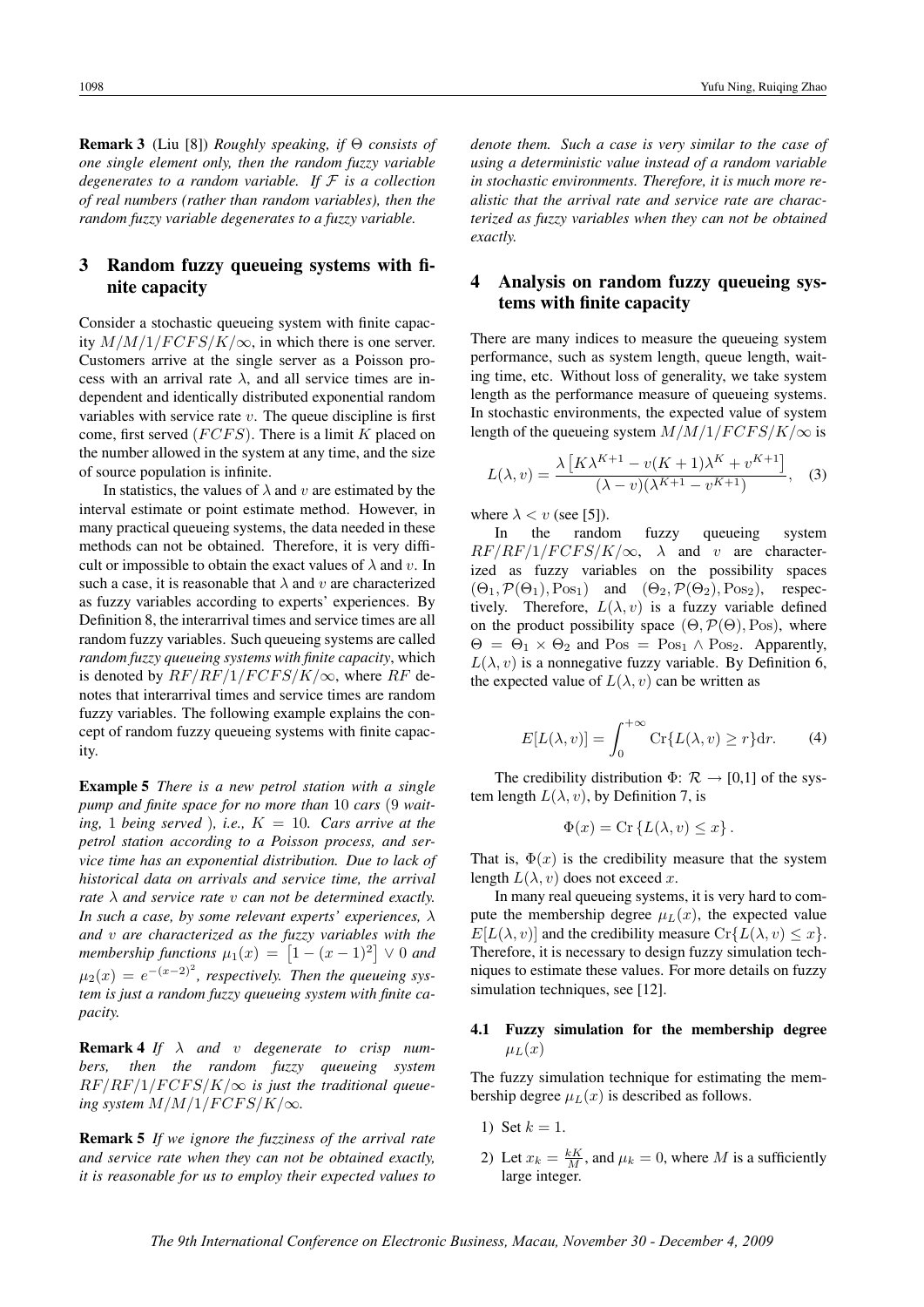- 3) Uniformly generate a number  $\lambda_1$  from the support of  $\lambda$ , then calculate the membership degree of  $\lambda_1$  according to the membership function of  $\lambda$ , written as  $v_1$ .
- 4) Replace  $L(\lambda, v)$ ,  $\lambda$  and v in Eq. (3) with  $x_k$ ,  $\lambda_1$  and  $y$ , respectively, then Eq. (3) becomes the following polynomial equation

$$
x_{k}y^{K+2} - (\lambda_{1} + x_{k}\lambda_{1})y^{K+1}
$$
  
+ 
$$
(K + 1 - x_{k})\lambda_{1}^{K+1}y
$$
  
+ 
$$
(x_{k} - K)\lambda_{1}^{K+2} = 0.
$$
 (5)

Solve Eq. (5) by the dichotomy method, and calculate the membership degree of the solution according to the membership function of  $v$ , written as  $v_2$ .

- 5) Set  $temp = v_1 \wedge v_2$ .
- 6) If  $\mu_k < temp$ , then set  $\mu_k = temp$ .
- 7) Repeat Steps 3 to 6  $N$  times, where  $N$  is a sufficiently large integer.
- 8) Set  $k = k+1$ . If  $k \leq M$ , return to Step 2. Otherwise, output  $(x_i, \mu_i)$ , where  $i = 1, 2, \dots, M$ .

Example 6 *Let us continue to discuss the random fuzzy queueing system in Example 5. It is easy to obtain that*

$$
L(\lambda, v) = \frac{10\lambda^{12} - 11v\lambda^{11} + \lambda v^{11}}{(\lambda - v)(\lambda^{11} - v^{11})},
$$

*where* λ *and* v *are the fuzzy variables with the member-* $\n *ship functions*\n  $\mu_1(x) = \left[1 - (x - 1)^2\right] \vee 0 \text{ and } \mu_2(x) = 0$$  $e^{-(x-2)^2}$ , respectively. The rough figure of the member*ship function of*  $L(\lambda, v)$  *is shown in Figure 1.* 



Figure 1: Rough Shape of  $\mu_L(x)$  in Example 6

#### 4.2 Fuzzy simulation for the expected value  $E[L(\lambda, v)]$

The fuzzy simulation technique for estimating  $E[L(\lambda, v)]$ is summarized as follows.

- 1) Set  $e = 0$ .
- 2) Uniformly generate  $(\theta_{k1}, \theta_{k2})$  from  $\Theta_1 \times \Theta_2$  such that  $p_k \geq \varepsilon$  for  $k = 1, 2, \dots, N$ , where  $p_k =$  $\text{Pos}\{\theta_{k1}\}\wedge\text{Pos}\{\theta_{k2}\}, \varepsilon$  is a sufficiently small positive number, and  $N$  is a sufficiently large integer.

3) Set

$$
a = L(\lambda(\theta_{11}), v(\theta_{12})) \wedge \cdots \wedge L(\lambda(\theta_{N1}), v(\theta_{N2})),
$$
  

$$
b = L(\lambda(\theta_{11}), v(\theta_{12})) \vee \cdots \vee L(\lambda(\theta_{N1}), v(\theta_{N2})).
$$

4) Uniformly generate r from [a, b]. Set  $e = e +$  $Cr{L(\lambda, v) \geq r}$ , where

$$
\begin{aligned} &\text{Cr}\{L(\lambda, v) \ge r\} \\ &= \frac{1}{2} \left( \max_{1 \le k \le N} \left\{ p_k \mid L(\lambda(\theta_{k1}), v(\theta_{k2})) \ge r \right\} \right) \end{aligned}
$$

$$
+\min_{1\leq k\leq N}\left\{1-p_k\,\big|\,L(\lambda(\theta_{k1}),v(\theta_{k2}))< r\right\}\right).
$$

- 5) Repeat the fourth step for  $N$  times.
- 6) Compute  $E = a \vee 0 + b \wedge 0 + e \cdot (b a)/N$ , then output  $E$ .

Example 7 *Let us continue to discuss the random fuzzy queueing system in Example 5. After* 5000 *cycles, the estimate of*  $E[L(\lambda, v)]$  *is reported by fuzzy simulation technique as* 3.5201*. The variations of the estimate with different numbers of cycles are shown in Figure 2, where the straight line represents the real value of*  $E[L(\lambda, v)]$ *, and the curve represents the variations of the estimates with different numbers of cycles. It is easy to see that the estimates approach the real value when the number of cycles is larger than* 2000*.*



Figure 2: Variations of the Estimates of  $E[L(\lambda, v)]$  in Example 7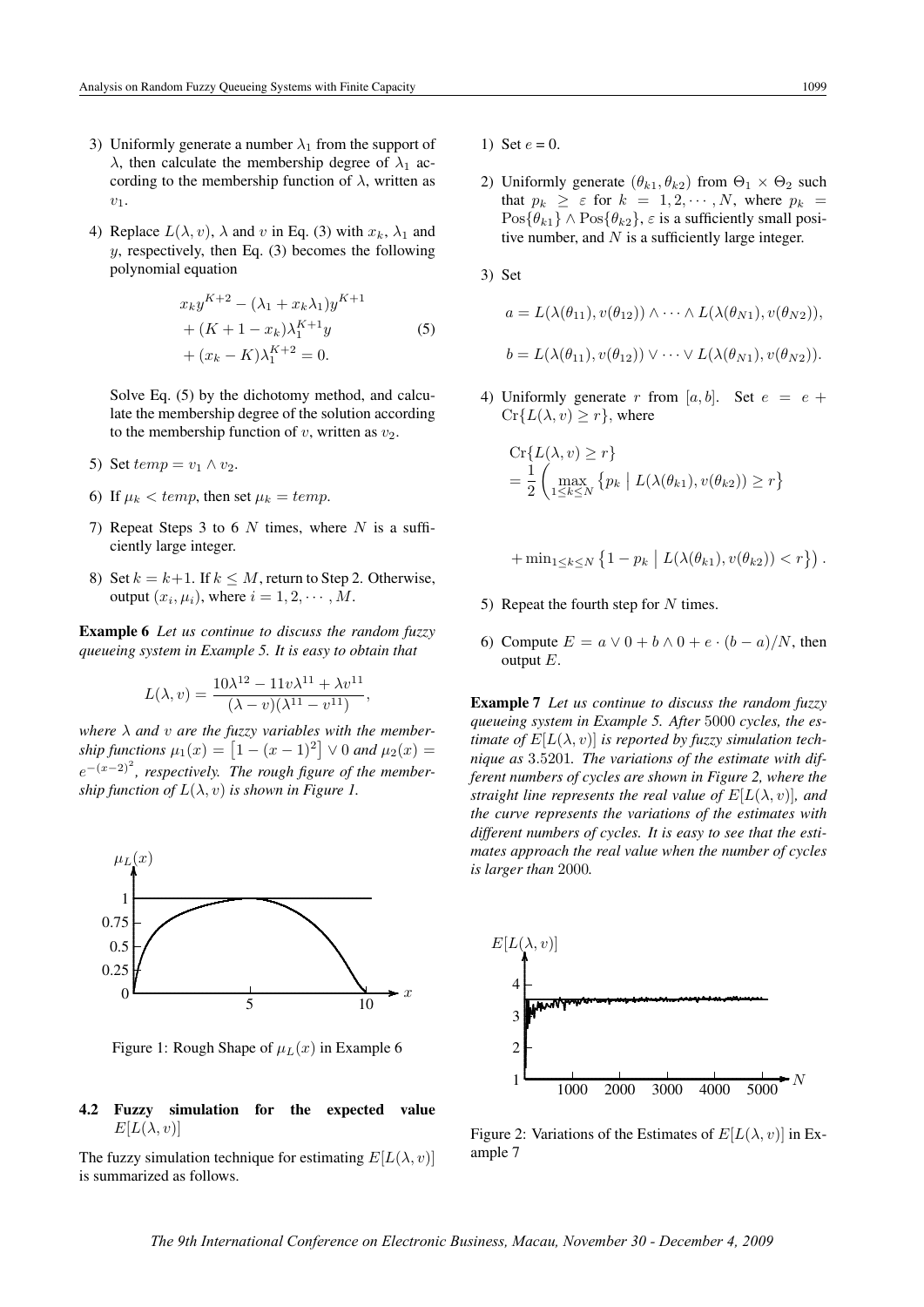#### 4.3 Fuzzy simulation for the credibility measure  $Cr{L(\lambda, v) \leq x}$

The fuzzy simulation technique for estimating  $Cr{L(\lambda, v) \leq x}$  is summarized as follows.

1) Uniformly generate  $(\theta_{k1}, \theta_{k2})$  from  $\Theta_1 \times \Theta_2$  such that  $p_k \geq \varepsilon$  for  $k = 1, 2, \dots, N$ , where  $p_k =$  $\text{Pos}\{\theta_{k1}\}\wedge\text{Pos}\{\theta_{k2}\}, \varepsilon$  is a sufficiently small positive number, and  $N$  is a sufficiently large integer.

2) Compute

$$
M = \frac{1}{2} \left( \max_{1 \le k \le N} \left\{ p_k \mid L(\lambda(\theta_{k1}), v(\theta_{k2})) \le x \right\} + \min_{1 \le k \le N} \left\{ 1 - p_k \mid L(\lambda(\theta_{k1}), v(\theta_{k2}) > x \right\},\right.
$$

then output M.

Example 8 *Let us continue to discuss the random fuzzy queueing system in Example 5. We use the fuzzy simulation technique proposed to estimate the credibility measure*  $Cr{L(\lambda, v) \leq 5}$ *. After* 5000 *cycles, the estimate of*  $Cr{L(\lambda, v) \leq 5}$  *is* 0.6305*. The variations of the estimates with different numbers of cycles are shown in Figure 3, where the straight line represents the real value of*  $Cr{L(\lambda, v) \le 5}$ , and the curve represents the variations *of the estimates. It is easy to see that the estimates approach the real value when the number of cycles is larger than* 2000*.*



Figure 3: Variations of the Estimates of  $Cr{L(\lambda, v) \le 5}$ in Example 8

*By using the fuzzy simulation technique proposed to estimate*  $Cr{L(\lambda, v) \leq x}$ *, where*  $x \in (0, 10)$ *, the rough figure of the credibility distribution function*  $\Phi(x)$  *of the system length*  $L(\lambda, v)$  *can be seen, which is depicted in Figure 4* (5000 *cycles in fuzzy simulation for every credibility measure*  $Cr{L(\lambda, v) \leq x}$ .

#### 5 Numerical example

Example 9 *Consider a random fuzzy queueing system RF/RF/1/FCFS/*K*/*∞*. Let the arrival rate be the fuzzy*



Figure 4: The Credibility Distribution Function  $\Phi(x)$  in Example 8

*variable* λ *with the membership function*

$$
\mu_1(x) = \begin{cases} 1 - (x - 1)^2, & \text{if } 0 \le x \le 2 \\ 1 - (x - 3)^2, & \text{if } 2 < x \le 4 \\ 0, & \text{otherwise,} \end{cases}
$$

*the service rate be the triangular fuzzy variable*  $v =$  $(3, 5, 7)$ *, and the system capacity*  $K = 100$ *.* 

*It is easy to obtain that*

$$
L(\lambda, v) = \frac{100\lambda^{102} - 101v\lambda^{101} + \lambda v^{101}}{(\lambda - v)(\lambda^{101} - v^{101})}.
$$

*Apparently, since the membership function of arrival rate*  $\lambda$  *is multimodal, the methods presented in [2] and [6] can not apply to this queueing system. The fuzzy simulation techniques proposed in Section 4 can be used to estimate the membership degree*  $\mu_L(x)$ *, the expected value*  $E[L(\lambda, v)]$ *, and the credibility measure*  $Cr\{L(\lambda, v) \leq x\}$ *. The rough figure of the membership function of*

 $L(\lambda, v)$  *is shown in Figure 5.* 



Figure 5: Rough Figure of  $\mu_L(x)$  in Example 9

*After* 5000 *cycles, the estimate of*  $E[L(\lambda, v)]$  *is reported by fuzzy simulation technique as* 49.8414*. The variations of the estimate of*  $E[L(\lambda, v)]$  *with different numbers of cycles are shown in Figure 6, where the straight line represents the real value of*  $E[L(\lambda, v)]$ *, and the curve represents the variations of the estimate of*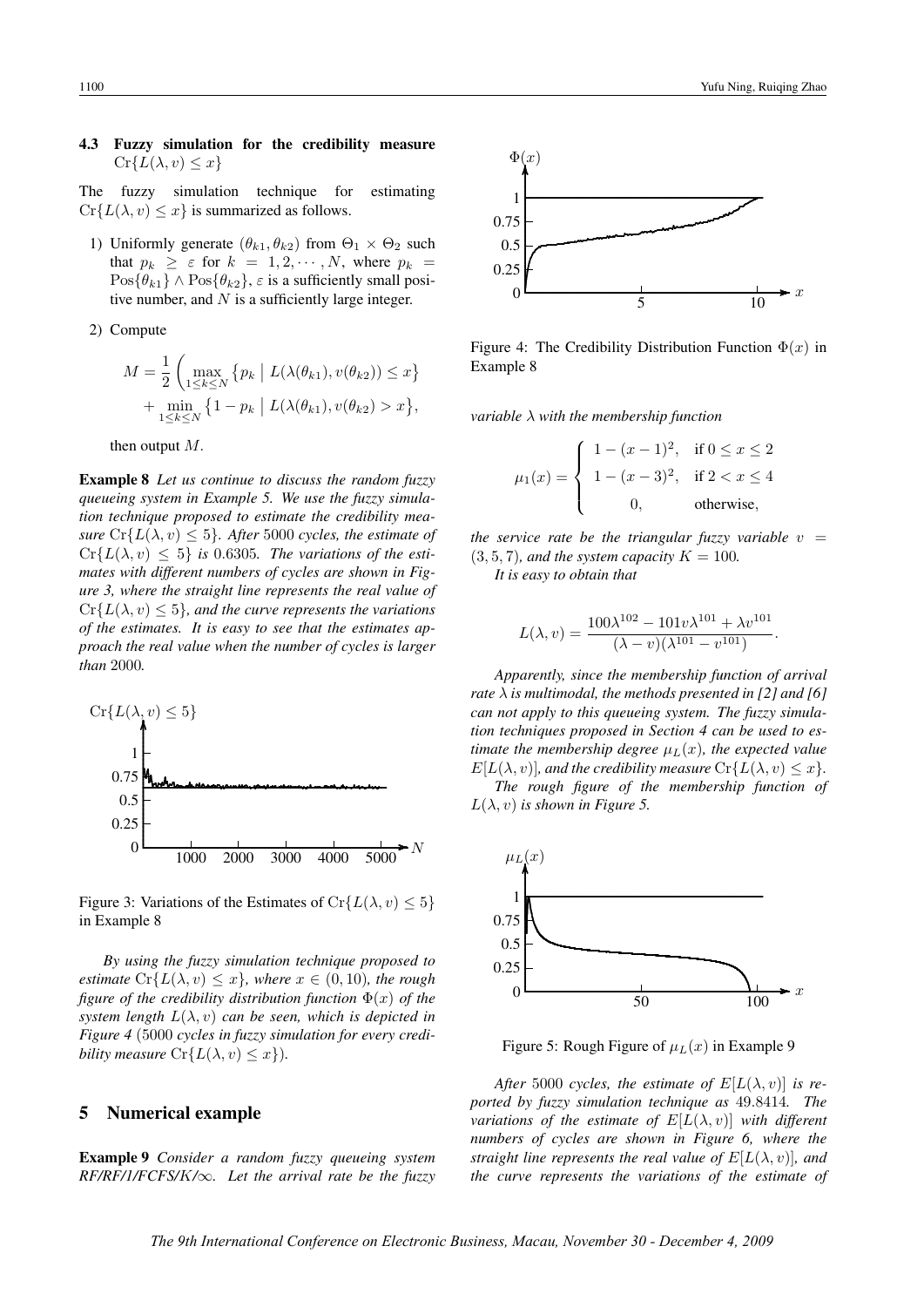

Figure 6: Variations of the Estimates of  $E[L(\lambda, v)]$  in Example 9

*After* 5000 *cycles, the estimate of*  $Cr{L(\lambda, v) \le 50}$ *is* 0.5001*. The variations of the estimate with different numbers of cycles are shown in Figure 7, where the straight line represents the real value of the credibility measure*  $Cr{L(\lambda, v) \le 50}$ *, and the curve represents the variations of the estimates obtained by the fuzzy simulation technique. It is easy to see that the estimates approach the real value when the number of cycles is larger than* 2000*.*

*By using fuzzy simulation technique to estimate*  $Cr{L(\lambda, v) \leq x}$ *, where*  $x \in (0, 100)$ *, the rough figure of the credibility distribution function* Φ(x) *of the system length*  $L(\lambda, v)$  *can be seen, which is depicted in Figure 8* (5000 *cycles in fuzzy simulation for every credibility measure*  $Cr{L(\lambda, v) \leq x}$ .



Figure 7: Variations of the Estimates of Cr $\{L(\lambda, v) \leq$ 50} in Example 9

#### 6 Conclusion

This paper discussed random fuzzy queueing systems with finite capacity. Fuzzy simulation techniques were designed to estimate the membership degree, the expected value of the system length, and the credibility measure



Figure 8: The Credibility Distribution Function  $\Phi(x)$  in Example 9

that the system length was less than or equal to a predetermined level. Finally, an example was given to illustrate the effectiveness of the proposed techniques. The methods can be easily employed to analyze the other performance measures such as waiting time, queue length, and so on. Similarly, the proposed methods can be employed to analyze the other random fuzzy queueing systems.

#### Acknowledgments

This work was supported by the National Natural Science Foundation of China Grant No. 70571056 and China Postdoctoral Science Foundation No. 20060400704.

# References

- [1] Bretthauer, K. M., Cote, M. J.: Nonlinear programming for multiperiod capacity planning in a manufacturing system. European Journal of Operational Research. 96 (1997) 167-179
- [2] Chen, S. P.: Parametric nonlinear programming for analyzing fuzzy queues with finite capacity. European Journal of Operational Research. 157 (2004) 429-438
- [3] Dubois, D., Prade, H.: Possibility Theory. Plenum, New York (1988)
- [4] Gouweleeuw, F. N., Tijms, H. C.: A simple heuristic for buffer design in finite-capacity queues. European Journal of Operational Research. 88 (1996) 592-598
- [5] Gross, D., Harris, C. M.: Fundamentals of Queueing Theory. Wiley, New York (1998)
- [6] Kao, C., Li, C. C., Chen, S. P.: Parametric programming to the analysis of fuzzy queues. Fuzzy Sets and Systems. 107 (1999) 93- 100
- [7] Klir, G. J.: On fuzzy-set interpretation of possibility theory. Fuzzy Sets and Systems. 108 (1999) 263-273
- [8] Liu, B.: Theory and Practice of Uncertain Programming. 2nd ed., Springer-Verlag, Berlin (2009)
- [9] Liu, B.: Uncertainty Theory. 2nd ed., Springer-Verlag, Berlin (2007)
- [10] Liu, B.: Toward fuzzy optimization without mathematical ambiguity. Fuzzy Optimization and Decision Making. 1 (2002) 43-63
- [11] Liu, B.: A survey of credibility theory. Fuzzy Optimization and Decision Making, 5 (2006) 387-408
- [12] Liu, B., Liu, Y. K.: Expected value of fuzzy variable and fuzzy expected value models. IEEE Transactions on Fuzzy Systems. 10 (2002) 445-450
- [13] Li, R. J., Lee, E. S.: Analysis of fuzzy queues. Computers and Mathematical Applications. 17 (1989) 1143-1147